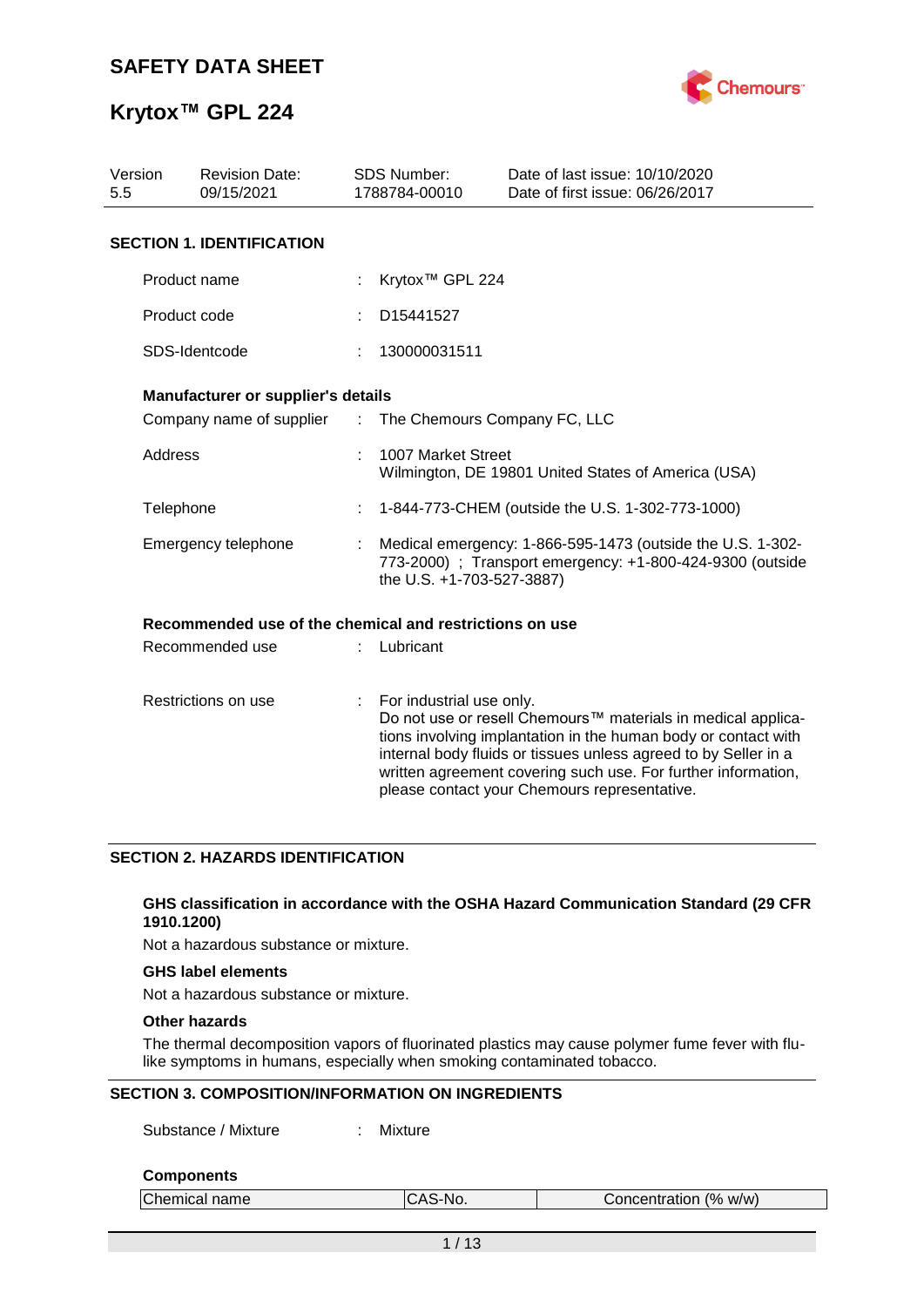

# **Krytox™ GPL 224**

| Version<br>5.5 | <b>Revision Date:</b><br>09/15/2021                                  | SDS Number:<br>1788784-00010                                                                                                                                | Date of last issue: 10/10/2020<br>Date of first issue: 06/26/2017                                                                                                                                      |  |  |  |
|----------------|----------------------------------------------------------------------|-------------------------------------------------------------------------------------------------------------------------------------------------------------|--------------------------------------------------------------------------------------------------------------------------------------------------------------------------------------------------------|--|--|--|
|                | Sodium nitrite<br>Actual concentration is withheld as a trade secret | 7632-00-0                                                                                                                                                   | $>= 1 - 5$                                                                                                                                                                                             |  |  |  |
|                | <b>SECTION 4. FIRST AID MEASURES</b>                                 |                                                                                                                                                             |                                                                                                                                                                                                        |  |  |  |
|                | If inhaled                                                           | If inhaled, remove to fresh air.                                                                                                                            | Get medical attention if symptoms occur.                                                                                                                                                               |  |  |  |
|                | In case of skin contact                                              |                                                                                                                                                             | Wash with water and soap as a precaution.<br>Get medical attention if symptoms occur.                                                                                                                  |  |  |  |
|                | In case of eye contact                                               | Flush eyes with water as a precaution.<br>Get medical attention if irritation develops and persists.                                                        |                                                                                                                                                                                                        |  |  |  |
|                | If swallowed                                                         |                                                                                                                                                             | If swallowed, DO NOT induce vomiting.<br>Get medical attention if symptoms occur.<br>Rinse mouth thoroughly with water.                                                                                |  |  |  |
|                | Most important symptoms<br>and effects, both acute and<br>delayed    | Irritation<br>Lung edema<br><b>Blurred vision</b><br><b>Discomfort</b><br>Lachrymation<br>Irritation<br><b>Redness</b><br>Irritation<br>Shortness of breath | Inhalation may provoke the following symptoms:<br>Eye contact may provoke the following symptoms<br>Skin contact may provoke the following symptoms:<br>Inhalation may provoke the following symptoms: |  |  |  |
|                | Protection of first-aiders                                           |                                                                                                                                                             | No special precautions are necessary for first aid responders.                                                                                                                                         |  |  |  |
|                | Notes to physician                                                   |                                                                                                                                                             | Treat symptomatically and supportively.                                                                                                                                                                |  |  |  |

### **SECTION 5. FIRE-FIGHTING MEASURES**

| Suitable extinguishing media :           |    | Not applicable<br>Will not burn                                                                                                                         |
|------------------------------------------|----|---------------------------------------------------------------------------------------------------------------------------------------------------------|
| Unsuitable extinguishing<br>media        |    | : Not applicable<br>Will not burn                                                                                                                       |
| Specific hazards during fire<br>fighting | ÷. | Exposure to combustion products may be a hazard to health.                                                                                              |
| Hazardous combustion prod-<br>ucts       | ÷  | Hydrogen fluoride<br>carbonyl fluoride<br>potentially toxic fluorinated compounds<br>aerosolized particulates<br>Carbon oxides<br>Nitrogen oxides (NOx) |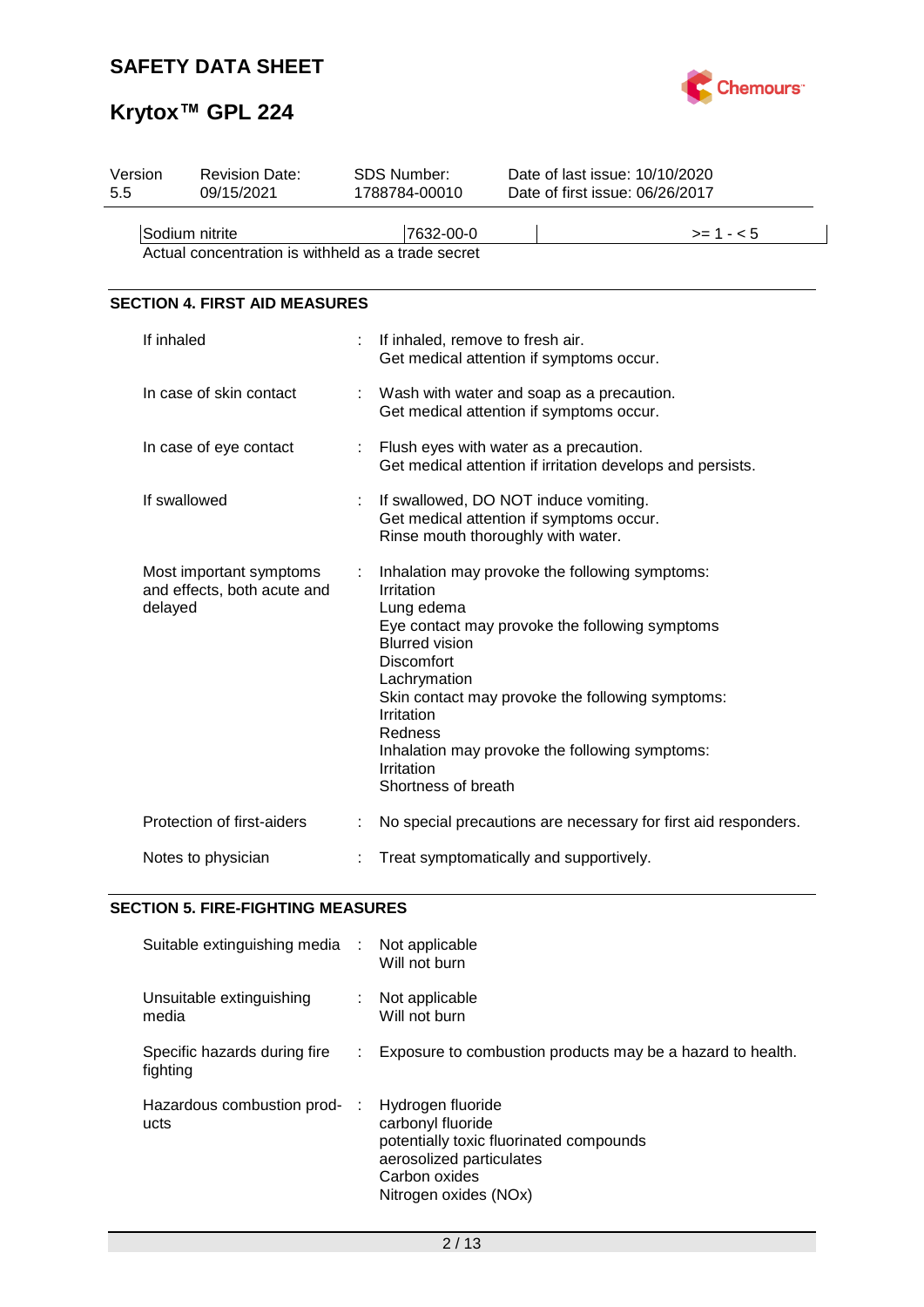

| Version<br>5.5 |     | <b>Revision Date:</b><br>09/15/2021                 | <b>SDS Number:</b><br>1788784-00010   | Date of last issue: 10/10/2020<br>Date of first issue: 06/26/2017                                                                                                                                                              |
|----------------|-----|-----------------------------------------------------|---------------------------------------|--------------------------------------------------------------------------------------------------------------------------------------------------------------------------------------------------------------------------------|
|                | ods | Specific extinguishing meth-                        | Metal oxides<br>SO.<br>Evacuate area. | Use extinguishing measures that are appropriate to local cir-<br>cumstances and the surrounding environment.<br>Use water spray to cool unopened containers.<br>Remove undamaged containers from fire area if it is safe to do |
|                |     | Special protective equipment :<br>for fire-fighters | necessary.                            | Wear self-contained breathing apparatus for firefighting if<br>Use personal protective equipment.                                                                                                                              |

### **SECTION 6. ACCIDENTAL RELEASE MEASURES**

| Personal precautions, protec-:<br>tive equipment and emer-<br>gency procedures | Follow safe handling advice (see section 7) and personal pro-<br>tective equipment recommendations (see section 8).                                                                                                                                                                                                                                                                                                                                                                                                                                                                                                                                                    |
|--------------------------------------------------------------------------------|------------------------------------------------------------------------------------------------------------------------------------------------------------------------------------------------------------------------------------------------------------------------------------------------------------------------------------------------------------------------------------------------------------------------------------------------------------------------------------------------------------------------------------------------------------------------------------------------------------------------------------------------------------------------|
| Environmental precautions                                                      | Avoid release to the environment.<br>Prevent further leakage or spillage if safe to do so.<br>Retain and dispose of contaminated wash water.<br>Local authorities should be advised if significant spillages<br>cannot be contained.                                                                                                                                                                                                                                                                                                                                                                                                                                   |
| Methods and materials for<br>containment and cleaning up                       | Soak up with inert absorbent material.<br>For large spills, provide diking or other appropriate contain-<br>ment to keep material from spreading. If diked material can be<br>pumped, store recovered material in appropriate container.<br>Clean up remaining materials from spill with suitable absor-<br>bent.<br>Local or national regulations may apply to releases and dispo-<br>sal of this material, as well as those materials and items em-<br>ployed in the cleanup of releases. You will need to determine<br>which regulations are applicable.<br>Sections 13 and 15 of this SDS provide information regarding<br>certain local or national requirements. |

### **SECTION 7. HANDLING AND STORAGE**

| <b>Technical measures</b>   | See Engineering measures under EXPOSURE<br>CONTROLS/PERSONAL PROTECTION section.                                                                                                                                           |
|-----------------------------|----------------------------------------------------------------------------------------------------------------------------------------------------------------------------------------------------------------------------|
| Local/Total ventilation     | Use only with adequate ventilation.                                                                                                                                                                                        |
| Advice on safe handling     | Handle in accordance with good industrial hygiene and safety<br>practice, based on the results of the workplace exposure as-<br>sessment<br>Take care to prevent spills, waste and minimize release to the<br>environment. |
| Conditions for safe storage | Keep in properly labeled containers.<br>Store in accordance with the particular national regulations.                                                                                                                      |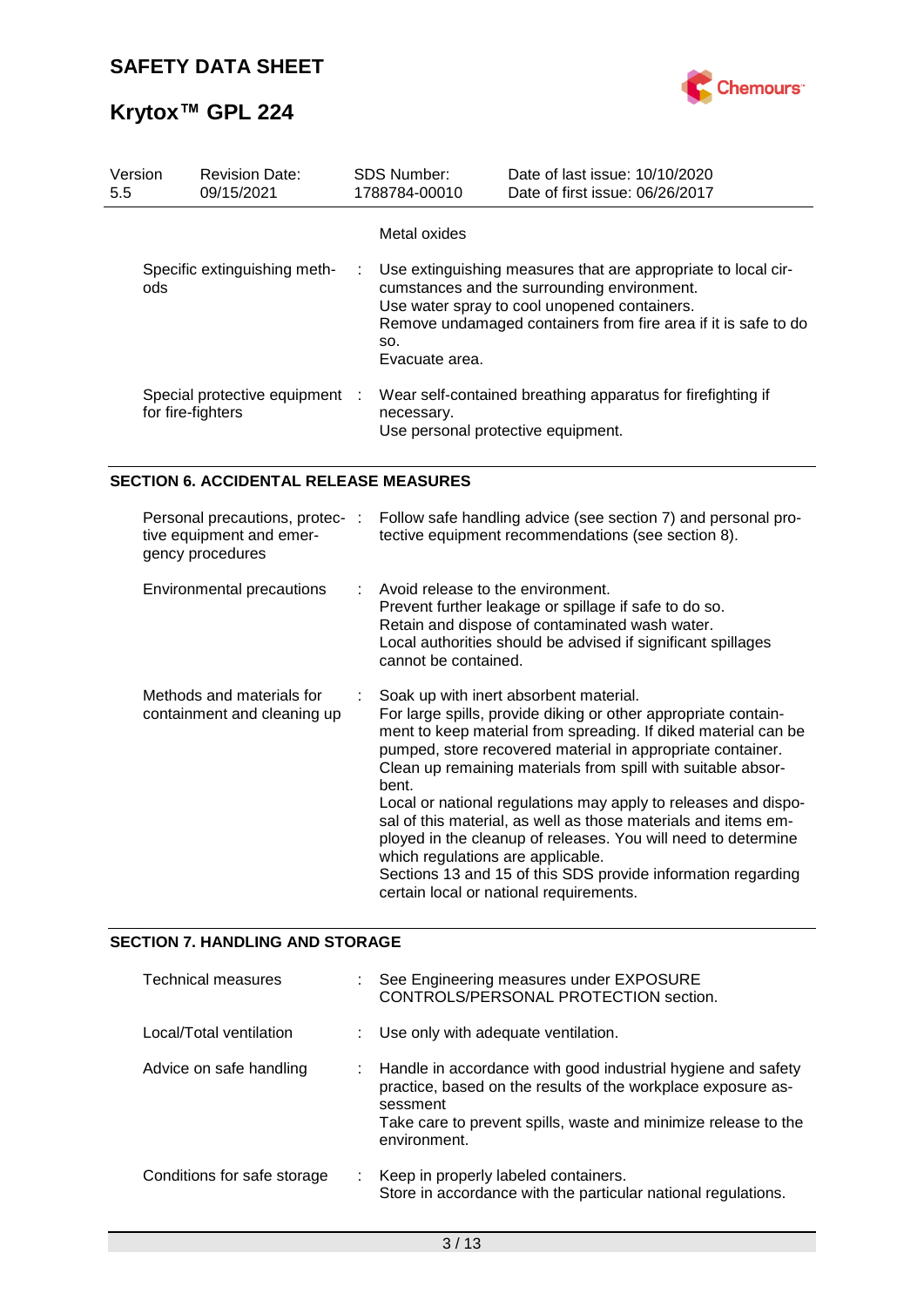

| Version<br>5.5 | <b>Revision Date:</b><br>09/15/2021 | <b>SDS Number:</b><br>1788784-00010 | Date of last issue: 10/10/2020<br>Date of first issue: 06/26/2017 |
|----------------|-------------------------------------|-------------------------------------|-------------------------------------------------------------------|
|                | Materials to avoid                  |                                     | : No special restrictions on storage with other products.         |
| age stability  | Further information on stor-        |                                     | No decomposition if stored and applied as directed.               |

### **SECTION 8. EXPOSURE CONTROLS/PERSONAL PROTECTION**

### **Ingredients with workplace control parameters**

Contains no substances with occupational exposure limit values.

### **Occupational exposure limits of decomposition products**

| Components          | CAS-No.   | Value type<br>(Form of<br>exposure) | Control parame-<br>ters / Permissible<br>concentration | <b>Basis</b>     |
|---------------------|-----------|-------------------------------------|--------------------------------------------------------|------------------|
| Hydrofluoric acid   | 7664-39-3 | <b>TWA</b>                          | $0.5$ ppm<br>(Fluorine)                                | <b>ACGIH</b>     |
|                     |           | $\overline{\text{c}}$               | 2 ppm<br>(Fluorine)                                    | <b>ACGIH</b>     |
|                     |           | $\overline{\text{c}}$               | 6 ppm<br>$5 \text{ mg/m}^3$                            | <b>NIOSH REL</b> |
|                     |           | <b>TWA</b>                          | 3 ppm<br>$2.5$ mg/m <sup>3</sup>                       | <b>NIOSH REL</b> |
|                     |           | <b>TWA</b>                          | 3 ppm                                                  | OSHA Z-2         |
| Carbonyl difluoride | 353-50-4  | <b>TWA</b>                          | 2 ppm                                                  | <b>ACGIH</b>     |
|                     |           | <b>STEL</b>                         | 5 ppm                                                  | <b>ACGIH</b>     |
|                     |           | <b>TWA</b>                          | 2 ppm<br>$5$ mg/m <sup>3</sup>                         | <b>NIOSH REL</b> |
|                     |           | <b>ST</b>                           | 5 ppm<br>$15$ mg/m <sup>3</sup>                        | <b>NIOSH REL</b> |
| Carbon dioxide      | 124-38-9  | <b>TWA</b>                          | 5,000 ppm                                              | <b>ACGIH</b>     |
|                     |           | <b>STEL</b>                         | 30,000 ppm                                             | <b>ACGIH</b>     |
|                     |           | <b>TWA</b>                          | $5,000$ ppm<br>9,000 mg/m <sup>3</sup>                 | <b>NIOSH REL</b> |
|                     |           | <b>ST</b>                           | 30,000 ppm<br>54,000 mg/m <sup>3</sup>                 | <b>NIOSH REL</b> |
|                     |           | <b>TWA</b>                          | 5,000 ppm<br>$9,000$ mg/m <sup>3</sup>                 | OSHA Z-1         |
| Carbon monoxide     | 630-08-0  | <b>TWA</b>                          | 25 ppm                                                 | <b>ACGIH</b>     |
|                     |           | <b>TWA</b>                          | 35 ppm<br>$40$ mg/m <sup>3</sup>                       | <b>NIOSH REL</b> |
|                     |           | $\overline{\text{c}}$               | 200 ppm<br>229 mg/m <sup>3</sup>                       | <b>NIOSH REL</b> |
|                     |           | <b>TWA</b>                          | 50 ppm<br>55 mg/m <sup>3</sup>                         | OSHA Z-1         |

**Engineering measures** : Processing may form hazardous compounds (see section 10).

Ensure adequate ventilation, especially in confined areas.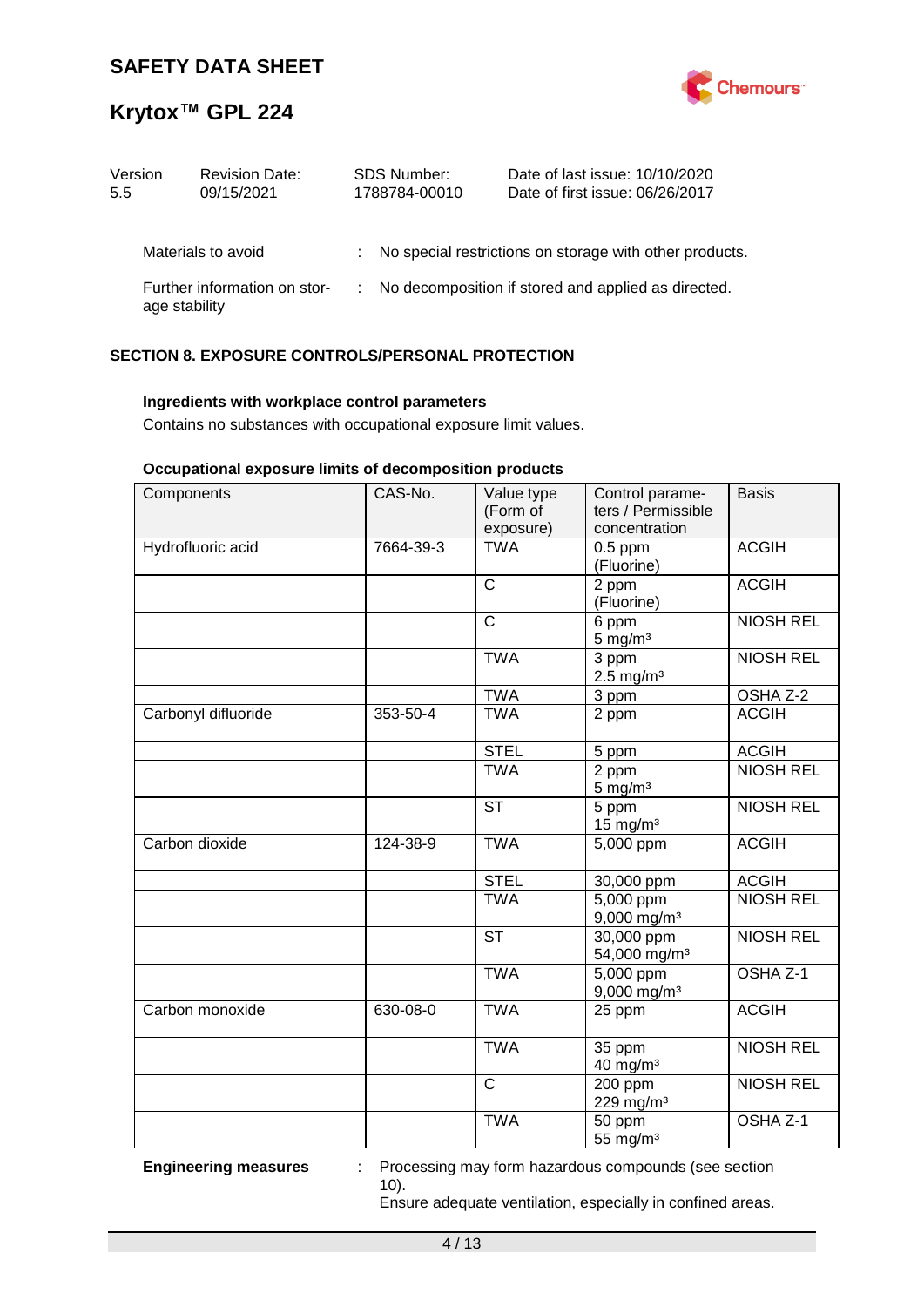

| Version<br>5.5         | <b>Revision Date:</b><br>09/15/2021 | SDS Number:<br>1788784-00010                                                                                                                                                                                                                                                                                                                                                                                                                                                                                                                                                                                                                                                                             | Date of last issue: 10/10/2020<br>Date of first issue: 06/26/2017                                                                                                                                                 |  |
|------------------------|-------------------------------------|----------------------------------------------------------------------------------------------------------------------------------------------------------------------------------------------------------------------------------------------------------------------------------------------------------------------------------------------------------------------------------------------------------------------------------------------------------------------------------------------------------------------------------------------------------------------------------------------------------------------------------------------------------------------------------------------------------|-------------------------------------------------------------------------------------------------------------------------------------------------------------------------------------------------------------------|--|
|                        |                                     |                                                                                                                                                                                                                                                                                                                                                                                                                                                                                                                                                                                                                                                                                                          | Minimize workplace exposure concentrations.                                                                                                                                                                       |  |
|                        | Personal protective equipment       |                                                                                                                                                                                                                                                                                                                                                                                                                                                                                                                                                                                                                                                                                                          |                                                                                                                                                                                                                   |  |
| Respiratory protection |                                     | General and local exhaust ventilation is recommended to<br>maintain vapor exposures below recommended limits. Where<br>concentrations are above recommended limits or are<br>unknown, appropriate respiratory protection should be worn.<br>Follow OSHA respirator regulations (29 CFR 1910.134) and<br>use NIOSH/MSHA approved respirators. Protection provided<br>by air purifying respirators against exposure to any hazar-<br>dous chemical is limited. Use a positive pressure air supplied<br>respirator if there is any potential for uncontrolled release,<br>exposure levels are unknown, or any other circumstance<br>where air purifying respirators may not provide adequate<br>protection. |                                                                                                                                                                                                                   |  |
|                        | Hand protection                     |                                                                                                                                                                                                                                                                                                                                                                                                                                                                                                                                                                                                                                                                                                          |                                                                                                                                                                                                                   |  |
|                        | Remarks                             |                                                                                                                                                                                                                                                                                                                                                                                                                                                                                                                                                                                                                                                                                                          | Wash hands before breaks and at the end of workday.                                                                                                                                                               |  |
|                        | Eye protection                      | Safety glasses                                                                                                                                                                                                                                                                                                                                                                                                                                                                                                                                                                                                                                                                                           | Wear the following personal protective equipment:                                                                                                                                                                 |  |
|                        | Skin and body protection            |                                                                                                                                                                                                                                                                                                                                                                                                                                                                                                                                                                                                                                                                                                          | Skin should be washed after contact.                                                                                                                                                                              |  |
|                        | Hygiene measures                    | king place.                                                                                                                                                                                                                                                                                                                                                                                                                                                                                                                                                                                                                                                                                              | If exposure to chemical is likely during typical use, provide<br>eye flushing systems and safety showers close to the wor-<br>When using do not eat, drink or smoke.<br>Wash contaminated clothing before re-use. |  |

## **SECTION 9. PHYSICAL AND CHEMICAL PROPERTIES**

| Appearance                                                     |     | Grease            |
|----------------------------------------------------------------|-----|-------------------|
| Color                                                          | t.  | white             |
| Odor                                                           | × 1 | odorless          |
| Odor Threshold                                                 |     | No data available |
| рH                                                             |     | : 7               |
| Melting point/freezing point                                   | t.  | 608 °F / 320 °C   |
| Initial boiling point and boiling : No data available<br>range |     |                   |
| Flash point                                                    |     | Not applicable    |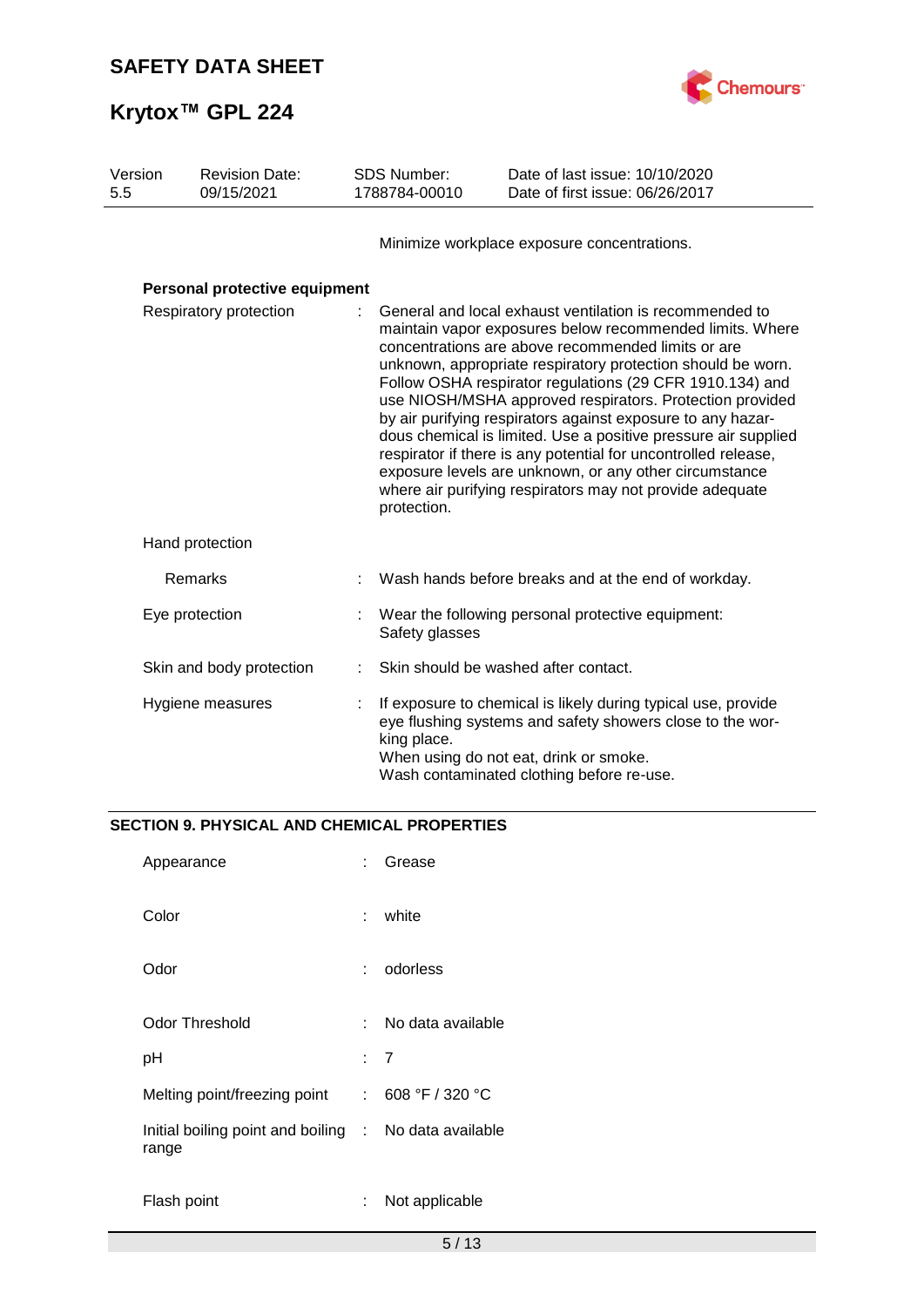# **Krytox™ GPL 224**



| 5.5 | Version         | <b>Revision Date:</b><br>09/15/2021                 |   | <b>SDS Number:</b><br>1788784-00010 | Date of last issue: 10/10/2020<br>Date of first issue: 06/26/2017 |
|-----|-----------------|-----------------------------------------------------|---|-------------------------------------|-------------------------------------------------------------------|
|     |                 |                                                     |   |                                     |                                                                   |
|     |                 | Evaporation rate                                    | ÷ | Not applicable                      |                                                                   |
|     |                 | Flammability (solid, gas)                           | ÷ | Will not burn                       |                                                                   |
|     |                 | Upper explosion limit / Upper<br>flammability limit | ÷ | No data available                   |                                                                   |
|     |                 | Lower explosion limit / Lower<br>flammability limit | ÷ | No data available                   |                                                                   |
|     |                 | Vapor pressure                                      |   | Not applicable                      |                                                                   |
|     |                 | Relative vapor density                              |   | Not applicable                      |                                                                   |
|     |                 | Relative density                                    |   | $1.89 - 1.93$                       |                                                                   |
|     | Solubility(ies) | Water solubility                                    |   | insoluble                           |                                                                   |
|     | octanol/water   | Partition coefficient: n-                           |   | Not applicable                      |                                                                   |
|     |                 | Autoignition temperature                            | ÷ | No data available                   |                                                                   |
|     |                 | Decomposition temperature                           | ÷ | 608 °F / 320 °C                     |                                                                   |
|     | Viscosity       | Viscosity, kinematic                                |   | Not applicable                      |                                                                   |
|     |                 | <b>Explosive properties</b>                         |   | Not explosive                       |                                                                   |
|     |                 | Oxidizing properties                                |   |                                     | The substance or mixture is not classified as oxidizing.          |
|     | Particle size   |                                                     |   | No data available                   |                                                                   |

### **SECTION 10. STABILITY AND REACTIVITY**

| Reactivity                                                                            | t.   | Not classified as a reactivity hazard.                                       |  |
|---------------------------------------------------------------------------------------|------|------------------------------------------------------------------------------|--|
| Chemical stability                                                                    | t.   | Stable under normal conditions.                                              |  |
| Possibility of hazardous reac-<br>tions                                               | di s | Hazardous decomposition products will be formed at elevated<br>temperatures. |  |
| Conditions to avoid                                                                   | ÷    | None known.                                                                  |  |
| Incompatible materials                                                                | ÷    | None.                                                                        |  |
| <b>Hazardous decomposition products</b><br>Thermal decomposition<br>Hydrofluoric acid |      |                                                                              |  |

### Carbonyl difluoride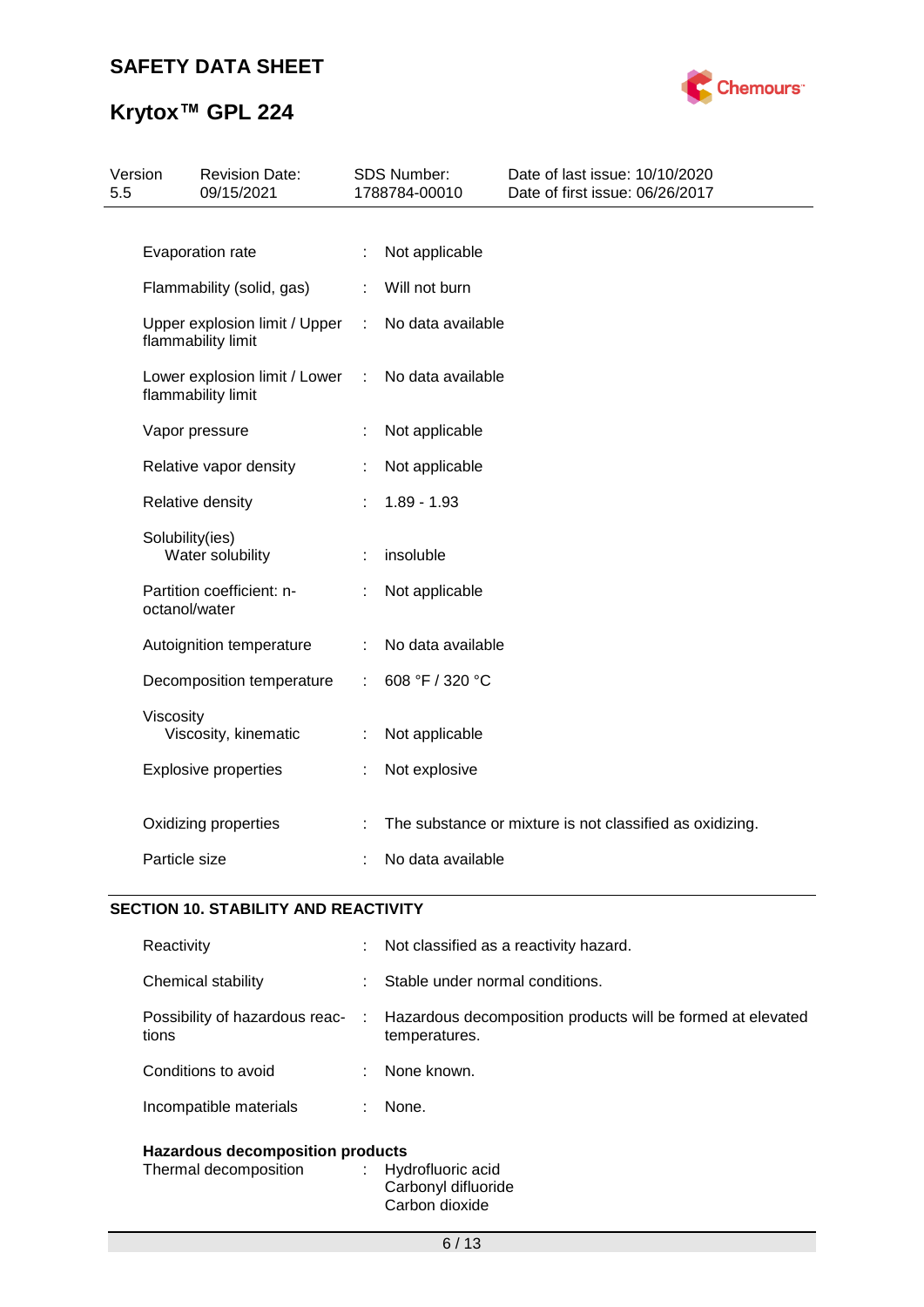

# **Krytox™ GPL 224**

| <b>Revision Date:</b><br>09/15/2021 | <b>SDS Number:</b><br>1788784-00010 | Date of last issue: 10/10/2020<br>Date of first issue: 06/26/2017                                                                                                                                                                                                                                                                                                                                                                                                                                                                                     |
|-------------------------------------|-------------------------------------|-------------------------------------------------------------------------------------------------------------------------------------------------------------------------------------------------------------------------------------------------------------------------------------------------------------------------------------------------------------------------------------------------------------------------------------------------------------------------------------------------------------------------------------------------------|
|                                     |                                     |                                                                                                                                                                                                                                                                                                                                                                                                                                                                                                                                                       |
|                                     |                                     |                                                                                                                                                                                                                                                                                                                                                                                                                                                                                                                                                       |
|                                     |                                     |                                                                                                                                                                                                                                                                                                                                                                                                                                                                                                                                                       |
|                                     |                                     |                                                                                                                                                                                                                                                                                                                                                                                                                                                                                                                                                       |
| Ingestion                           |                                     |                                                                                                                                                                                                                                                                                                                                                                                                                                                                                                                                                       |
|                                     |                                     |                                                                                                                                                                                                                                                                                                                                                                                                                                                                                                                                                       |
| <b>Acute toxicity</b>               |                                     |                                                                                                                                                                                                                                                                                                                                                                                                                                                                                                                                                       |
|                                     |                                     |                                                                                                                                                                                                                                                                                                                                                                                                                                                                                                                                                       |
| <b>Product:</b>                     |                                     |                                                                                                                                                                                                                                                                                                                                                                                                                                                                                                                                                       |
| Acute oral toxicity                 | ÷<br>icity                          | Assessment: The substance or mixture has no acute oral tox-                                                                                                                                                                                                                                                                                                                                                                                                                                                                                           |
| Acute inhalation toxicity           | t                                   | Acute toxicity estimate: > 200 mg/l                                                                                                                                                                                                                                                                                                                                                                                                                                                                                                                   |
|                                     |                                     |                                                                                                                                                                                                                                                                                                                                                                                                                                                                                                                                                       |
|                                     |                                     |                                                                                                                                                                                                                                                                                                                                                                                                                                                                                                                                                       |
| Components:                         |                                     |                                                                                                                                                                                                                                                                                                                                                                                                                                                                                                                                                       |
| Sodium nitrite:                     |                                     |                                                                                                                                                                                                                                                                                                                                                                                                                                                                                                                                                       |
| Acute oral toxicity                 | ÷                                   |                                                                                                                                                                                                                                                                                                                                                                                                                                                                                                                                                       |
| Acute inhalation toxicity           | t,                                  |                                                                                                                                                                                                                                                                                                                                                                                                                                                                                                                                                       |
| <b>Skin corrosion/irritation</b>    |                                     |                                                                                                                                                                                                                                                                                                                                                                                                                                                                                                                                                       |
|                                     |                                     |                                                                                                                                                                                                                                                                                                                                                                                                                                                                                                                                                       |
| Components:                         |                                     |                                                                                                                                                                                                                                                                                                                                                                                                                                                                                                                                                       |
| Sodium nitrite:                     |                                     |                                                                                                                                                                                                                                                                                                                                                                                                                                                                                                                                                       |
| Species                             | Rabbit                              |                                                                                                                                                                                                                                                                                                                                                                                                                                                                                                                                                       |
| Method                              |                                     |                                                                                                                                                                                                                                                                                                                                                                                                                                                                                                                                                       |
| Result                              |                                     |                                                                                                                                                                                                                                                                                                                                                                                                                                                                                                                                                       |
|                                     |                                     |                                                                                                                                                                                                                                                                                                                                                                                                                                                                                                                                                       |
|                                     |                                     |                                                                                                                                                                                                                                                                                                                                                                                                                                                                                                                                                       |
| Components:                         |                                     |                                                                                                                                                                                                                                                                                                                                                                                                                                                                                                                                                       |
| Sodium nitrite:                     |                                     |                                                                                                                                                                                                                                                                                                                                                                                                                                                                                                                                                       |
| Species                             | Rabbit                              |                                                                                                                                                                                                                                                                                                                                                                                                                                                                                                                                                       |
| Result                              |                                     | Irritation to eyes, reversing within 21 days                                                                                                                                                                                                                                                                                                                                                                                                                                                                                                          |
|                                     | Skin contact<br>Eye contact         | Carbon monoxide<br><b>SECTION 11. TOXICOLOGICAL INFORMATION</b><br>Information on likely routes of exposure<br>Not classified based on available information.<br>Exposure time: 4 h<br>Test atmosphere: dust/mist<br>Method: Calculation method<br>LD50 (Rat): 180 mg/kg<br>LC50 (Rat): 5.5 mg/l<br>Exposure time: 4 h<br>Test atmosphere: dust/mist<br>Not classified based on available information.<br><b>OECD Test Guideline 404</b><br>No skin irritation<br>Serious eye damage/eye irritation<br>Not classified based on available information. |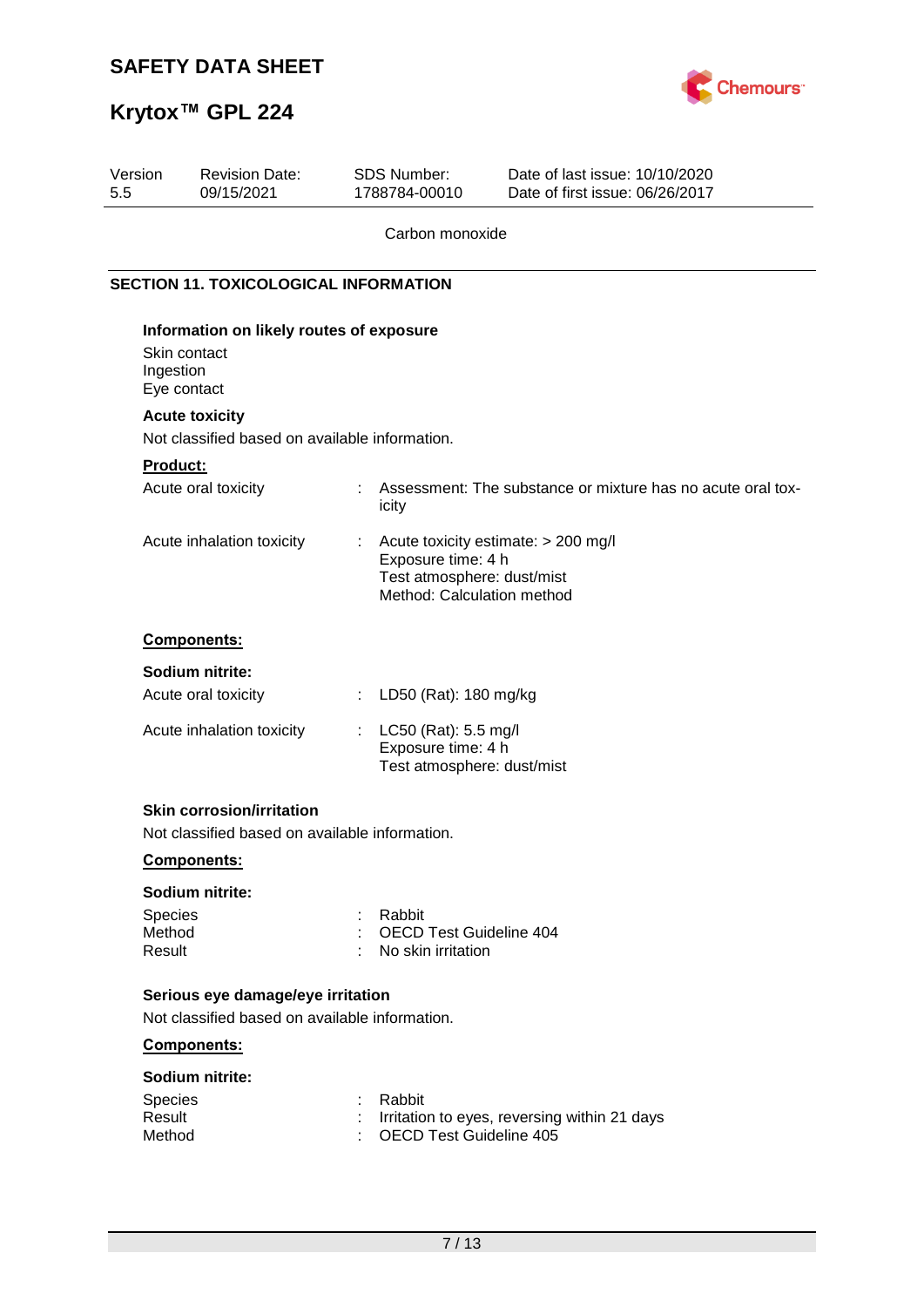

| Version<br>5.5    | <b>Revision Date:</b><br>09/15/2021                                                |                                                                                                                                                         | <b>SDS Number:</b><br>1788784-00010                      | Date of last issue: 10/10/2020<br>Date of first issue: 06/26/2017                                                                           |  |  |  |
|-------------------|------------------------------------------------------------------------------------|---------------------------------------------------------------------------------------------------------------------------------------------------------|----------------------------------------------------------|---------------------------------------------------------------------------------------------------------------------------------------------|--|--|--|
|                   | Respiratory or skin sensitization                                                  |                                                                                                                                                         |                                                          |                                                                                                                                             |  |  |  |
|                   | <b>Skin sensitization</b><br>Not classified based on available information.        |                                                                                                                                                         |                                                          |                                                                                                                                             |  |  |  |
|                   | <b>Respiratory sensitization</b><br>Not classified based on available information. |                                                                                                                                                         |                                                          |                                                                                                                                             |  |  |  |
|                   | Germ cell mutagenicity<br>Not classified based on available information.           |                                                                                                                                                         |                                                          |                                                                                                                                             |  |  |  |
|                   | Components:                                                                        |                                                                                                                                                         |                                                          |                                                                                                                                             |  |  |  |
|                   | Sodium nitrite:                                                                    |                                                                                                                                                         |                                                          |                                                                                                                                             |  |  |  |
|                   | Genotoxicity in vitro                                                              |                                                                                                                                                         | Result: positive                                         | Test Type: Bacterial reverse mutation assay (AMES)                                                                                          |  |  |  |
|                   |                                                                                    |                                                                                                                                                         | Result: positive                                         | Test Type: In vitro mammalian cell gene mutation test                                                                                       |  |  |  |
|                   | Genotoxicity in vivo                                                               |                                                                                                                                                         | cytogenetic assay)<br>Species: Mouse<br>Result: negative | Test Type: Mammalian erythrocyte micronucleus test (in vivo<br>Application Route: Intraperitoneal injection                                 |  |  |  |
|                   |                                                                                    |                                                                                                                                                         | cytogenetic assay)<br>Species: Rat<br>Result: negative   | Test Type: Mammalian erythrocyte micronucleus test (in vivo<br>Application Route: Intraperitoneal injection                                 |  |  |  |
|                   | Carcinogenicity<br>Not classified based on available information.                  |                                                                                                                                                         |                                                          |                                                                                                                                             |  |  |  |
|                   | <b>Components:</b>                                                                 |                                                                                                                                                         |                                                          |                                                                                                                                             |  |  |  |
|                   | Sodium nitrite:                                                                    |                                                                                                                                                         |                                                          |                                                                                                                                             |  |  |  |
| Species<br>Result | <b>Application Route</b><br>Exposure time                                          |                                                                                                                                                         | Rat<br>Ingestion<br>2 Years<br>negative                  |                                                                                                                                             |  |  |  |
| <b>IARC</b>       |                                                                                    | Group 2A: Probably carcinogenic to humans<br>Sodium nitrite<br>7632-00-0<br>(nitrite (ingested) under conditions that result in endogenous nitrosation) |                                                          |                                                                                                                                             |  |  |  |
| <b>OSHA</b>       |                                                                                    |                                                                                                                                                         | on OSHA's list of regulated carcinogens.                 | No component of this product present at levels greater than or equal to 0.1% is                                                             |  |  |  |
| <b>NTP</b>        |                                                                                    |                                                                                                                                                         |                                                          | No ingredient of this product present at levels greater than or equal to 0.1% is<br>identified as a known or anticipated carcinogen by NTP. |  |  |  |
|                   |                                                                                    |                                                                                                                                                         |                                                          |                                                                                                                                             |  |  |  |

## **Reproductive toxicity**

Not classified based on available information.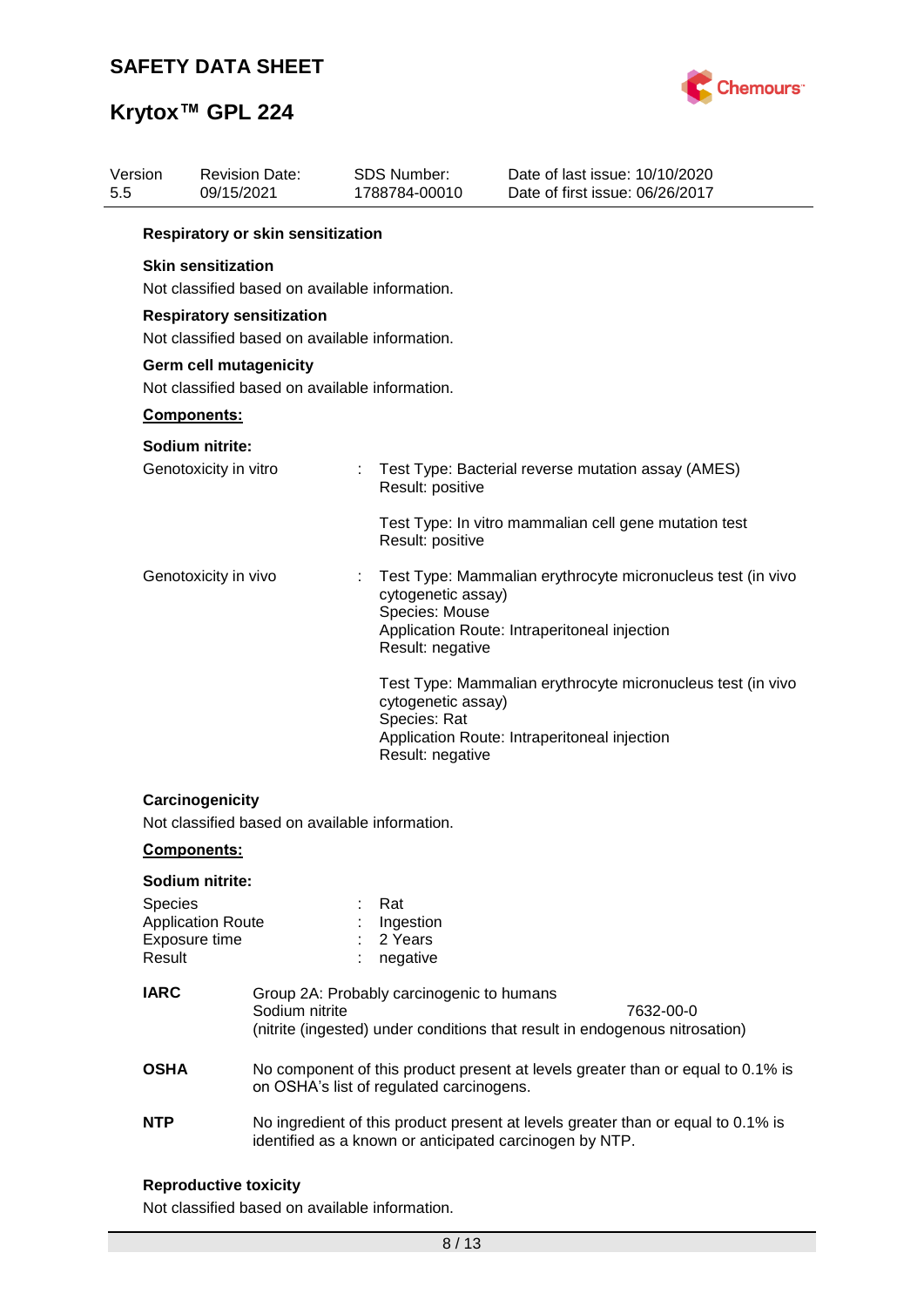

| Version<br>5.5 | <b>Revision Date:</b><br>09/15/2021                                           |   | <b>SDS Number:</b><br>1788784-00010                                | Date of last issue: 10/10/2020<br>Date of first issue: 06/26/2017 |
|----------------|-------------------------------------------------------------------------------|---|--------------------------------------------------------------------|-------------------------------------------------------------------|
|                | Components:                                                                   |   |                                                                    |                                                                   |
|                | Sodium nitrite:                                                               |   |                                                                    |                                                                   |
|                | Effects on fertility                                                          |   | Species: Mouse<br>Application Route: Ingestion<br>Result: negative | Test Type: Two-generation reproduction toxicity study             |
|                | Effects on fetal development                                                  | ÷ | Species: Rat<br>Application Route: Ingestion<br>Result: negative   | Test Type: Embryo-fetal development                               |
|                | <b>STOT-single exposure</b><br>Not classified based on available information. |   |                                                                    |                                                                   |
|                | <b>STOT-repeated exposure</b>                                                 |   |                                                                    |                                                                   |
|                | Not classified based on available information.                                |   |                                                                    |                                                                   |
|                | <b>Repeated dose toxicity</b>                                                 |   |                                                                    |                                                                   |
|                | Components:                                                                   |   |                                                                    |                                                                   |
|                | Sodium nitrite:                                                               |   |                                                                    |                                                                   |
|                | <b>Species</b>                                                                |   | Rat                                                                |                                                                   |
|                | <b>NOAEL</b>                                                                  |   | 10 mg/kg                                                           |                                                                   |
|                | <b>Application Route</b><br>Exposure time                                     |   | Ingestion<br>2y                                                    |                                                                   |
|                | <b>Aspiration toxicity</b>                                                    |   |                                                                    |                                                                   |
|                | Not classified based on available information.                                |   |                                                                    |                                                                   |
|                | <b>SECTION 12. ECOLOGICAL INFORMATION</b>                                     |   |                                                                    |                                                                   |
|                |                                                                               |   |                                                                    |                                                                   |
|                | <b>Ecotoxicity</b>                                                            |   |                                                                    |                                                                   |
|                | Components:                                                                   |   |                                                                    |                                                                   |
|                | Sodium nitrite:                                                               |   |                                                                    |                                                                   |
|                | Toxicity to fish                                                              |   | Exposure time: 96 h                                                | LC50 (Oncorhynchus mykiss (rainbow trout)): 0.54 mg/l             |
|                | Toxicity to daphnia and other :                                               |   |                                                                    | EC50 (Daphnia magna (Water flea)): 15.4 mg/l                      |
|                | aquatic invertebrates                                                         |   | Exposure time: 48 h<br>Method: OECD Test Guideline 202             |                                                                   |
|                | Toxicity to algae/aquatic<br>plants                                           |   | 100 mg/l<br>Exposure time: 72 h<br>Method: OECD Test Guideline 201 | EC50 (Scenedesmus capricornutum (fresh water algae)): >           |
|                |                                                                               |   | mg/l<br>Exposure time: 72 h                                        | NOEC (Scenedesmus capricornutum (fresh water algae)): 100         |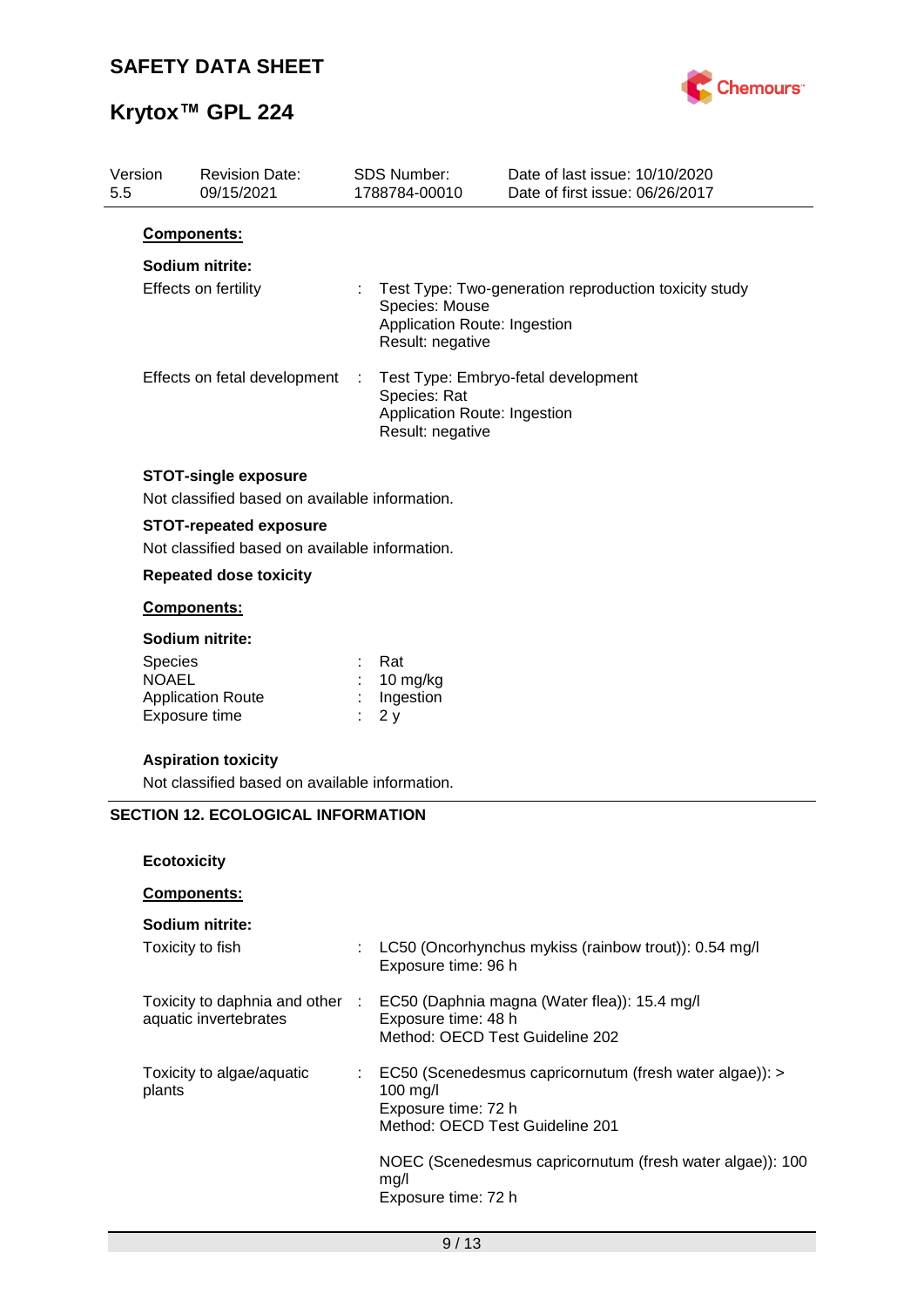

| Version<br>5.5 |              | <b>Revision Date:</b><br>09/15/2021                                                               | <b>SDS Number:</b><br>1788784-00010     | Date of last issue: 10/10/2020<br>Date of first issue: 06/26/2017           |
|----------------|--------------|---------------------------------------------------------------------------------------------------|-----------------------------------------|-----------------------------------------------------------------------------|
|                |              |                                                                                                   | Method: OECD Test Guideline 201         |                                                                             |
|                | icity)       | Toxicity to fish (Chronic tox-                                                                    | Exposure time: 30 d                     | : NOEC (Cyprinus carpio (Carp)): 21 mg/l<br>Method: OECD Test Guideline 210 |
|                | ic toxicity) | Toxicity to daphnia and other : NOEC (Penaeid Shrimp): 9.86 mg/l<br>aquatic invertebrates (Chron- | Exposure time: 80 d                     |                                                                             |
|                |              | Toxicity to microorganisms                                                                        | : EC50: 281 mg/l<br>Exposure time: 48 h |                                                                             |
|                |              | <b>Persistence and degradability</b><br>No data available                                         |                                         |                                                                             |
|                |              | <b>Bioaccumulative potential</b><br>No data available                                             |                                         |                                                                             |
|                |              | <b>Mobility in soil</b><br>No data available                                                      |                                         |                                                                             |
|                |              | Other adverse effects<br>No data available                                                        |                                         |                                                                             |
|                |              | <b>SECTION 13. DISPOSAL CONSIDERATIONS</b>                                                        |                                         |                                                                             |

| <b>Disposal methods</b> |
|-------------------------|
|                         |

| Waste from residues    | : Dispose of in accordance with local regulations.                                                                                                             |
|------------------------|----------------------------------------------------------------------------------------------------------------------------------------------------------------|
| Contaminated packaging | Empty containers should be taken to an approved waste<br>handling site for recycling or disposal.<br>If not otherwise specified: Dispose of as unused product. |

### **SECTION 14. TRANSPORT INFORMATION**

### **International Regulations**

### **UNRTDG**

Not regulated as a dangerous good

**IATA-DGR** Not regulated as a dangerous good

#### **IMDG-Code**

Not regulated as a dangerous good

### **Transport in bulk according to Annex II of MARPOL 73/78 and the IBC Code**

Not applicable for product as supplied.

### **Domestic regulation**

### **49 CFR**

| UN/ID/NA number      | $\therefore$ UN 3077                               |
|----------------------|----------------------------------------------------|
| Proper shipping name | Environmentally hazardous substance, solid, n.o.s. |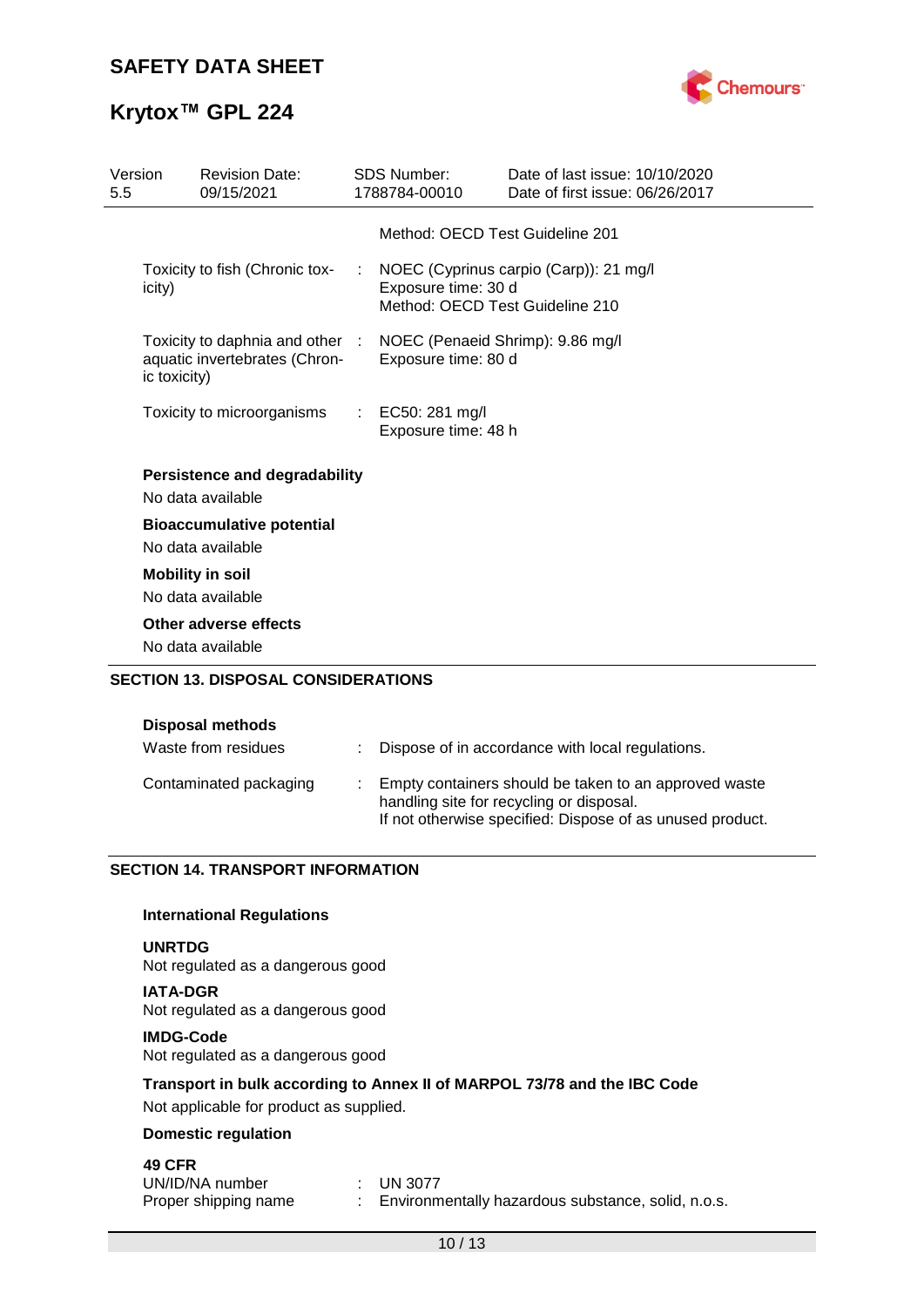

| Version                                                               | <b>Revision Date:</b> |    | <b>SDS Number:</b>                                                                        | Date of last issue: 10/10/2020                                                             |
|-----------------------------------------------------------------------|-----------------------|----|-------------------------------------------------------------------------------------------|--------------------------------------------------------------------------------------------|
| 5.5                                                                   | 09/15/2021            |    | 1788784-00010                                                                             | Date of first issue: 06/26/2017                                                            |
| Class<br>Packing group<br>Labels<br><b>ERG Code</b><br><b>Remarks</b> | Marine pollutant      | t. | (Sodium nitrite)<br>9<br>Ш<br>CLASS <sub>9</sub><br>171<br>no<br>THE REPORTABLE QUANTITY. | THE ABOVE INFORMATION ONLY APPLIES TO PACKAGE<br>SIZES WHERE THE HAZARDOUS SUBSTANCE MEETS |

### **Special precautions for user**

The transport classification(s) provided herein are for informational purposes only, and solely based upon the properties of the unpackaged material as it is described within this Safety Data Sheet. Transportation classifications may vary by mode of transportation, package sizes, and variations in regional or country regulations.

### **SECTION 15. REGULATORY INFORMATION**

### **CERCLA Reportable Quantity**

| Components     | CAS-No.   | Component RQ | Calculated product RQ |
|----------------|-----------|--------------|-----------------------|
|                |           | (lbs)        | (lbs)                 |
| Sodium nitrite | 7632-00-0 | 100          | 5050                  |

#### **SARA 304 Extremely Hazardous Substances Reportable Quantity**

This material does not contain any components with a section 304 EHS RQ.

#### **SARA 302 Extremely Hazardous Substances Threshold Planning Quantity**

This material does not contain any components with a section 302 EHS TPQ.

| SARA 311/312 Hazards | : No SARA Hazards |                                                                                                             |              |
|----------------------|-------------------|-------------------------------------------------------------------------------------------------------------|--------------|
| <b>SARA 313</b>      |                   | : The following components are subject to reporting levels es-<br>tablished by SARA Title III, Section 313: |              |
|                      | Sodium nitrite    | 7632-00-0                                                                                                   | $>= 1 - 5\%$ |

#### **US State Regulations**

#### **Pennsylvania Right To Know**

| <b>PFPE</b> fluid | Trade secret |
|-------------------|--------------|
| Fluoropolymer     | Trade secret |
| Sodium nitrite    | 7632-00-0    |
|                   |              |

#### **California Prop. 65**

WARNING: This product can expose you to chemicals including Pentadecafluorooctanoic acid, which is/are known to the State of California to cause birth defects or other reproductive harm. For more information go to www.P65Warnings.ca.gov. Note to User: This product is not made with PFOA nor is PFOA intentionally present in the product; however, it is possible that PFOA may be present as an impurity at background (environmental) levels.

#### **California List of Hazardous Substances**

Sodium nitrite 7632-00-0

#### **Additional regulatory information**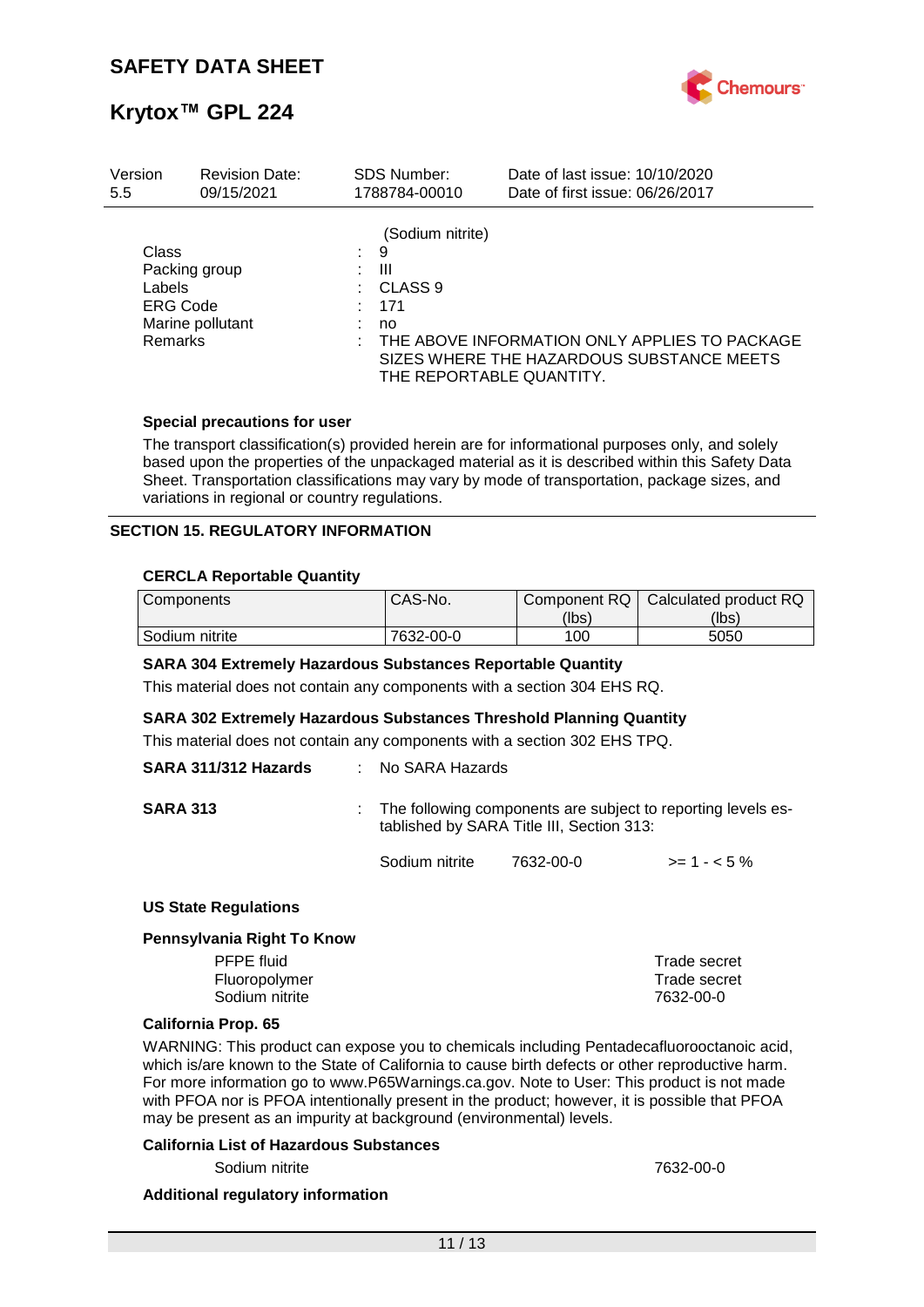

# **Krytox™ GPL 224**

| Version | <b>Revision Date:</b> | SDS Number:   | Date of last issue: 10/10/2020  |
|---------|-----------------------|---------------|---------------------------------|
| 5.5     | 09/15/2021            | 1788784-00010 | Date of first issue: 06/26/2017 |
|         |                       |               |                                 |

Sodium nitrite 7632-00-0

The United States Environmental Protection Agency (USEPA) has established a Significant New Use Rule (SNUR) for one of the components in this product.

See 40 CFR § 721.4740

### **SECTION 16. OTHER INFORMATION**





Krytox™ and any associated logos are trademarks or copyrights of The Chemours Company FC, LLC.

Chemours™ and the Chemours Logo are trademarks of The Chemours Company. Before use read Chemours safety information.

For further information contact the local Chemours office or nominated distributors.

| <b>ACGIH</b>                                      | : USA. ACGIH Threshold Limit Values (TLV)                                                                    |
|---------------------------------------------------|--------------------------------------------------------------------------------------------------------------|
| <b>NIOSH REL</b>                                  | : USA. NIOSH Recommended Exposure Limits                                                                     |
| OSHA Z-1                                          | : USA. Occupational Exposure Limits (OSHA) - Table Z-1 Lim-<br>its for Air Contaminants                      |
| OSHA Z-2                                          | : USA. Occupational Exposure Limits (OSHA) - Table Z-2                                                       |
| ACGIH / TWA                                       | 8-hour, time-weighted average                                                                                |
| <b>ACGIH / STEL</b>                               | : Short-term exposure limit                                                                                  |
| ACGIH / C                                         | $\therefore$ Ceiling limit                                                                                   |
| NIOSH REL / TWA                                   | : Time-weighted average concentration for up to a 10-hour<br>workday during a 40-hour workweek               |
| NIOSH REL / ST                                    | : STEL - 15-minute TWA exposure that should not be exceeded<br>at any time during a workday                  |
| NIOSH REL / C<br>OSHA Z-1 / TWA<br>OSHA Z-2 / TWA | : Ceiling value not be exceeded at any time.<br>8-hour time weighted average<br>8-hour time weighted average |